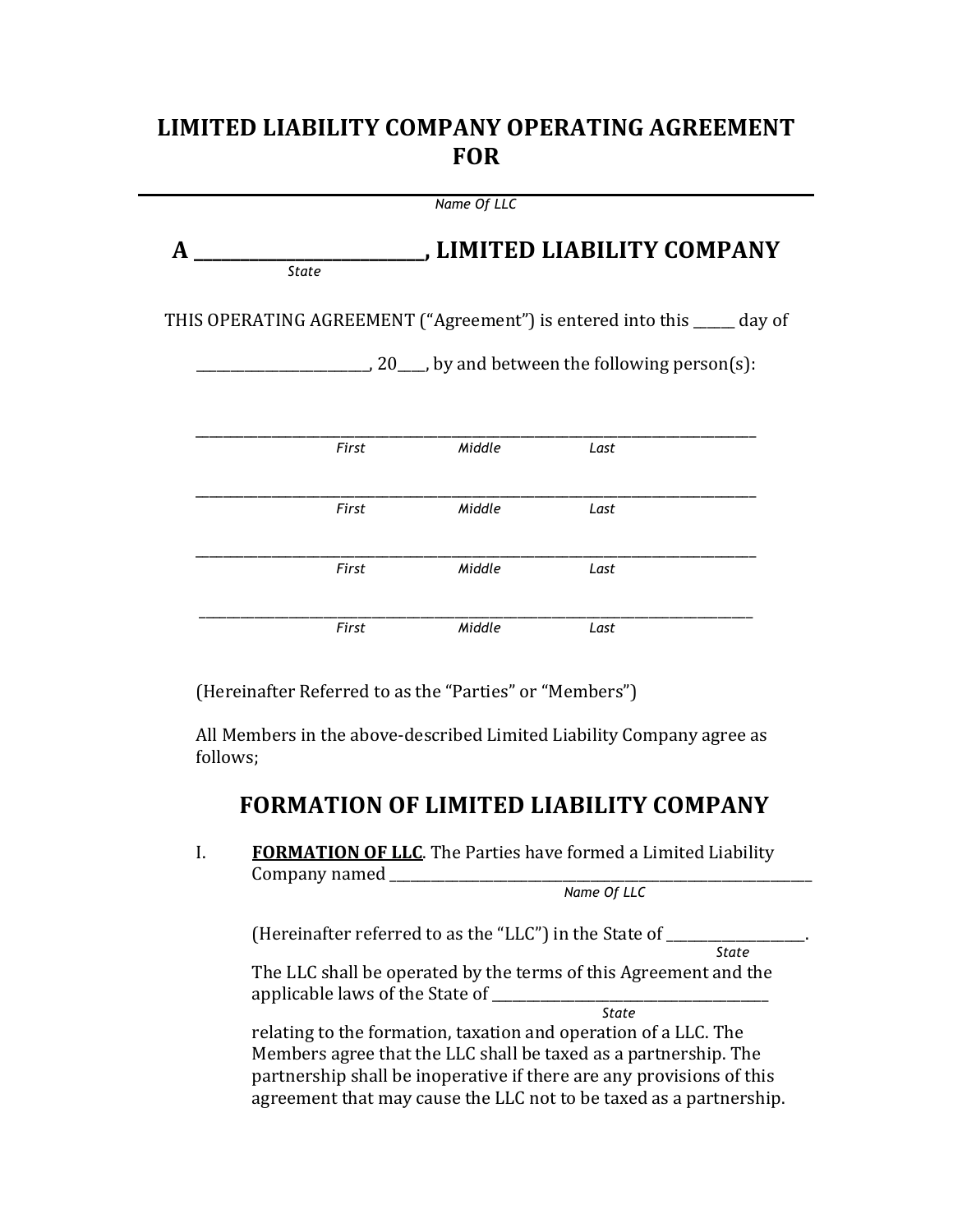II. **BUSINESS**. The primary business of the LLC shall be:

|                                             |                                                                              | <b>Primary Business of LLC</b>                         |      |
|---------------------------------------------|------------------------------------------------------------------------------|--------------------------------------------------------|------|
|                                             | The LLC shall be legally allowed to conduct or promote any lawful            |                                                        |      |
| activities.                                 | or any other jurisdiction where the LLC may be conducting business           |                                                        |      |
|                                             | <b>ARITCLES OF ORGANIZATION.</b> The LLC acting through one of its           |                                                        |      |
|                                             |                                                                              |                                                        |      |
|                                             |                                                                              |                                                        | Last |
|                                             | filed Articles of Organization, ("Articles") in the records of the           |                                                        |      |
|                                             |                                                                              | ___________________ Secretary of State on ____________ |      |
| <b>State</b><br>and thus, creating the LLC. |                                                                              |                                                        | Date |
|                                             | <b>PLACE OF BUSINESS.</b> The official place of business of the LLC shall be |                                                        |      |
|                                             |                                                                              | <b>Street Address</b>                                  |      |
|                                             |                                                                              |                                                        |      |
|                                             |                                                                              |                                                        |      |
|                                             | $\text{Zip Code } \underline{\hspace{2cm}} \text{Zip Code}$                  |                                                        |      |
|                                             | <b>REGISTERED OFFICE.</b> The official registered office of the LLC shall be |                                                        |      |
|                                             |                                                                              | <b>Street Address</b>                                  |      |
| City of                                     |                                                                              | State of                                               |      |

 *City State* Zip Code \_\_\_\_\_\_\_\_\_\_\_\_\_\_\_\_\_\_\_\_\_\_\_\_\_\_\_\_\_\_\_\_\_. If at anytime the registered  *Zip Code* office should change, all members and necessary government authorities shall be notified.

VI. REGISTERED AGENT. The official registered agent of the LLC shall be

 *First Middle Last* If at anytime the registered agent should change, all members and necessary government authorities shall be notified.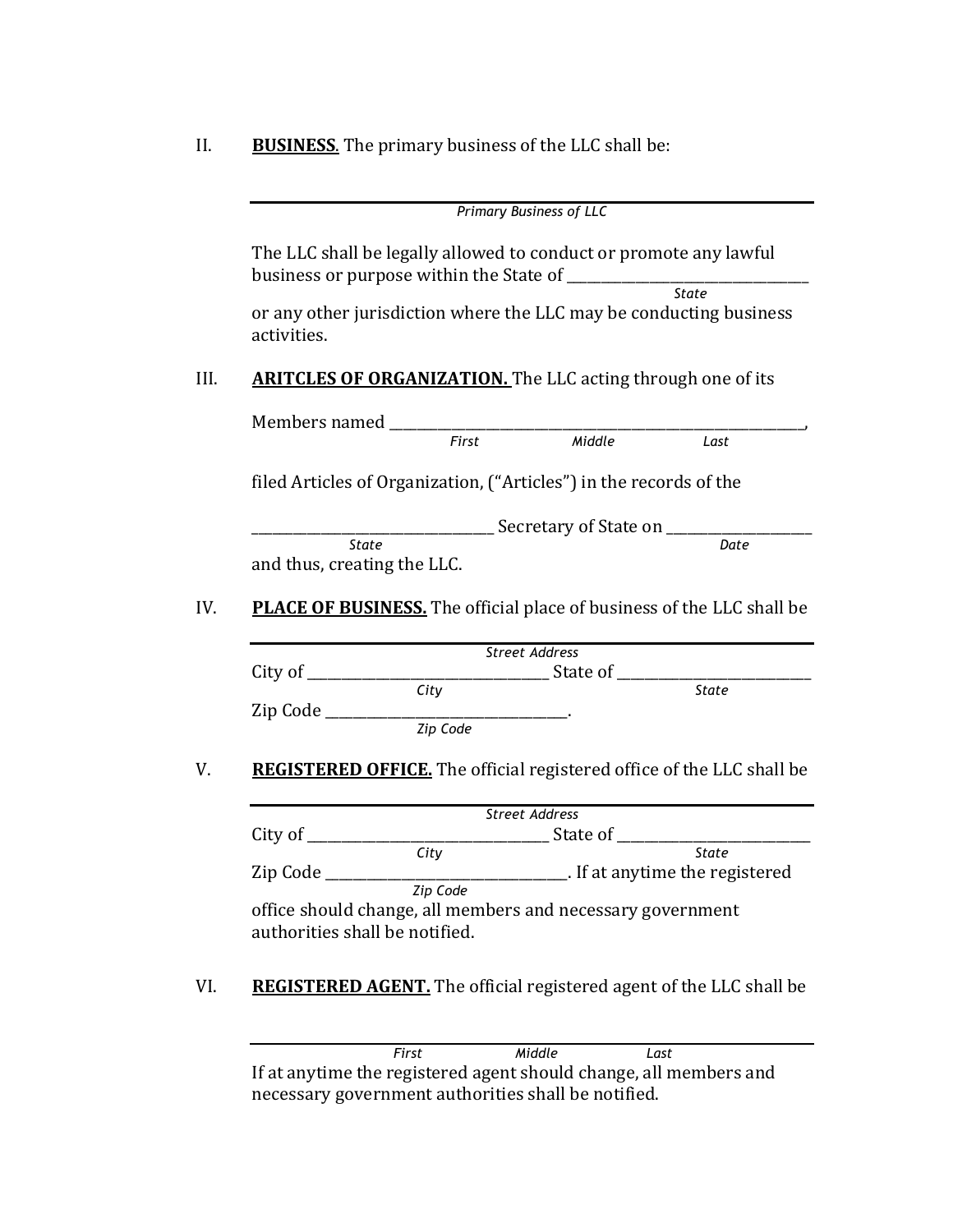| VII. | <b>FISCAL YEAR.</b> The LLC's fiscal and tax year shall end |      |
|------|-------------------------------------------------------------|------|
|      |                                                             | Date |

- VIII. **DURATION.** The LLC will commence business as of the date of filing and will continue in perpetuity.
- IX. **INITIAL MEMBERS.** The initial Members of the LLC, their initial capital contributions, and their percentage interest in the LLC are as follows:

| <b>Members</b> | Percentage<br><b>Interest in LLC</b> | Capital<br>Contribution<br>(If any) |
|----------------|--------------------------------------|-------------------------------------|
|                |                                      |                                     |
|                |                                      |                                     |
|                |                                      |                                     |
|                |                                      |                                     |

- X. **ADDITIONAL MEMBERS.** Upon the consent of a majority of the Members and in compliance with the provisions of this agreement, new members may be admitted.
- XI. **MANAGEMENT.** The Members have elected to manage the LLC as follows (check as appropriate):

The management of the LLC shall be vested in the Members without an appointed manager. The Members shall elect officers who shall manage the company. The President and Secretary may act for and on behalf of the LLC and shall have the power and authority to bind the LLC in all transactions and business dealings of any kind as otherwise provided in this Agreement.

 $\Box$  The Members hereby delegate the management of the LLC to  $Managers(s)$ , subject to the limitations set out in this agreement.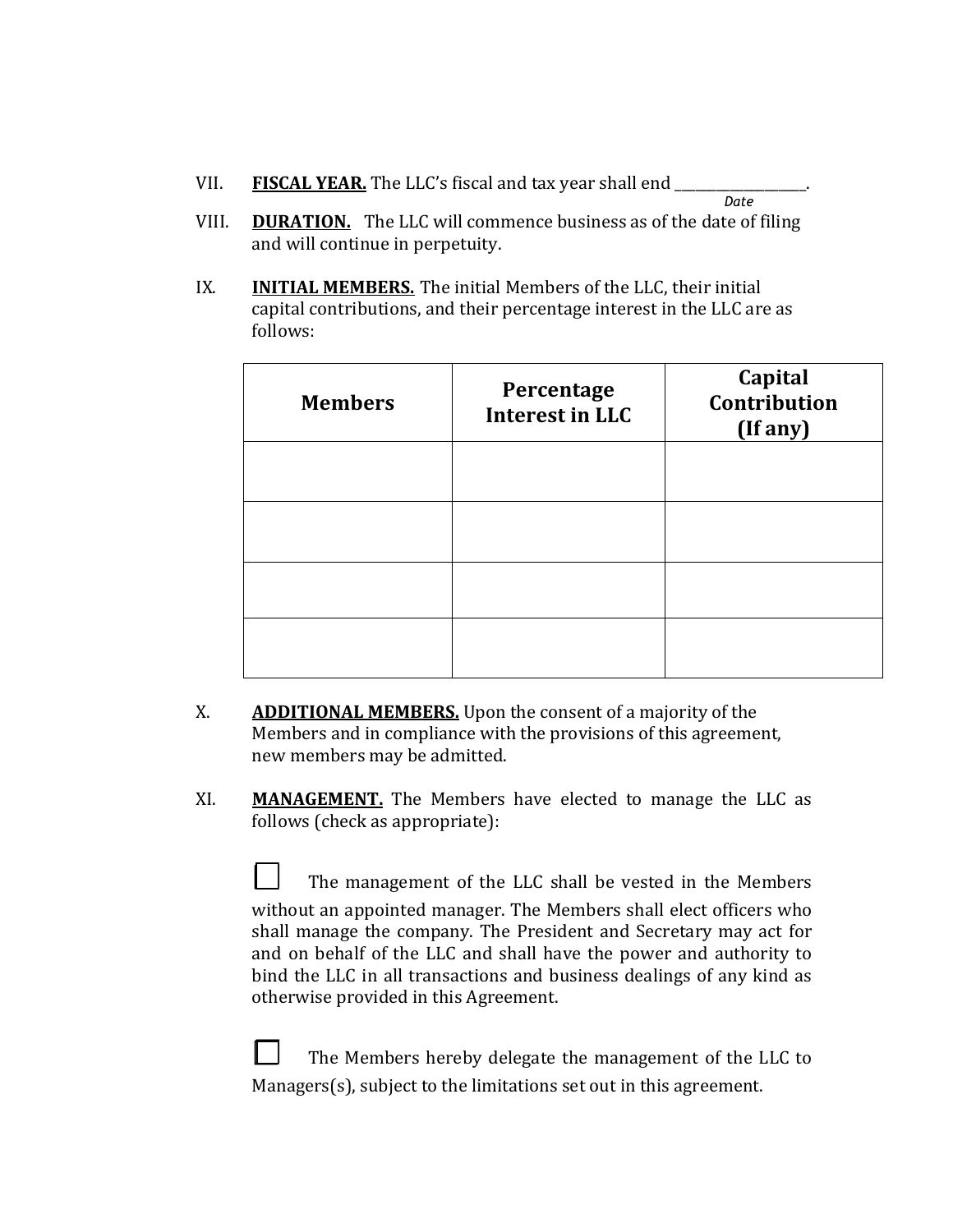## There shall be \_\_\_\_\_\_\_\_\_ initial Managers.  *# of Managers*

The initial Manager $(s)$  is/are:

| First | Middle | Last |  |
|-------|--------|------|--|
|       |        |      |  |
|       |        |      |  |
|       |        |      |  |
| First | Middle | Last |  |
|       |        |      |  |
|       |        |      |  |
| First | Middle | Last |  |
|       |        |      |  |
|       |        |      |  |
|       |        |      |  |
| First | Middle | Last |  |

A Manager shall hold their position until the Members elect a successor.

The Members shall elect and may remove the Manager(s) by majority vote.

The authority shall be held by the Members to take all necessary and proper actions in order to conduct the business of the LLC.

Any Manager can take any appropriate action on behalf of the LLC, including, but not limited to signing checks, executing leases, and signing loan documents except for decisions concerning distributions.

With or without the notice of a meeting, the action of the Manager shall be based on a majority vote of the Managers when determining the timing and total amount of distribution to the Members.

The compensation to the Manager(s) shall be in the discretion of the majority of the Members of the LLC.

- XII. **OFFICERS AND RELATING PROVISIONS.** If the Members decide to manage the LLC, rather than appointing a Manager, the Members shall appoint officers for the LLC and the following provisions shall apply:
	- (a) OFFICERS. The officers of the LLC shall consist of a president, a treasurer and a secretary, or others that may be elected and appointed by the Members. A Member may hold more than one or all offices. The officers shall supervise the operation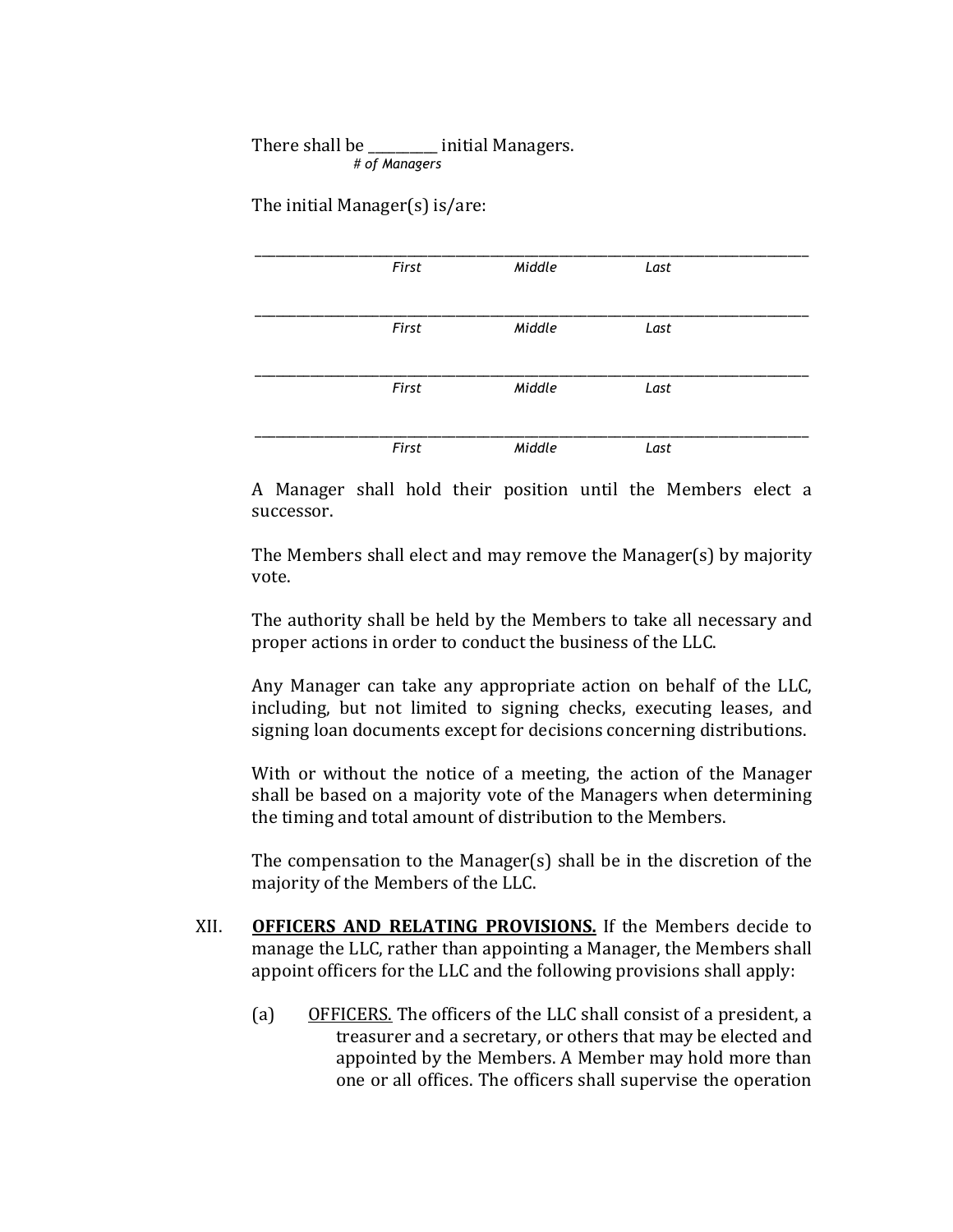of the LLC under the direction and management of the Members, as further described below.

- (b) TERM OF OFFICE/ELECTION. The Members shall elect the officers of the LLC annually by a majority vote. Vacancies may be filled or new offices created and filled at any meeting of the Members. All officers shall hold their office positions unless until their death, removal of office, or resignation. Election or appointment of an officer or agent shall not of itself create a contract right.
- (c) REMOVAL. The Members may decide to remove any officer or agent by a majority vote whenever they decide that the best interest of the company would be served thereby. If a officer or agent is removed, it shall be without prejudice to the contract rights.
- (d) PRESIDENT. The President shall be the chief executive officer of the LLC and shall be present at all meetings of the Members. The president shall have all powers to perform such duties that are outlined in this Agreement.
- (e) THE TREASURER. The Treasurer shall be the chief financial officer of the LLC. The Treasurer is responsible for all funds and securities of the LLC. The Treasurer shall preside at the meeting of the Members when the President is absent. The treasurer must receive and give receipts for moneys due and payable to the LLC from any money source whatsoever, and deposit all such moneys in the name of the LLC in any such money institution, which shall be selected by the Members of the LLC. The Treasurer shall perform all other duties that may be assigned to the office of treasurer by the President or by the Members of the LLC.
- $(f)$  SECRETARY. The Secretary shall keep a time log of the Members meetings in a file provided for that purpose and also see that all notices are duly given in accordance with the provisions of this Agreement or as required by law. The Secretary shall have custody of the LLC records, addresses of Members, Member's resolutions, and other documents to the LLC as true and correct. The Secretary shall preside at the meetings of the Members in the absence of the President and Treasurer and also perform all other duties that may be assigned to the office of secretary by the President or by the Members of the LLC.
- $(g)$  VACANCIES. A vacancy is any office because of death, resignation, removal, and disqualification or otherwise may be filled by the Members for the unexpired portion of the term.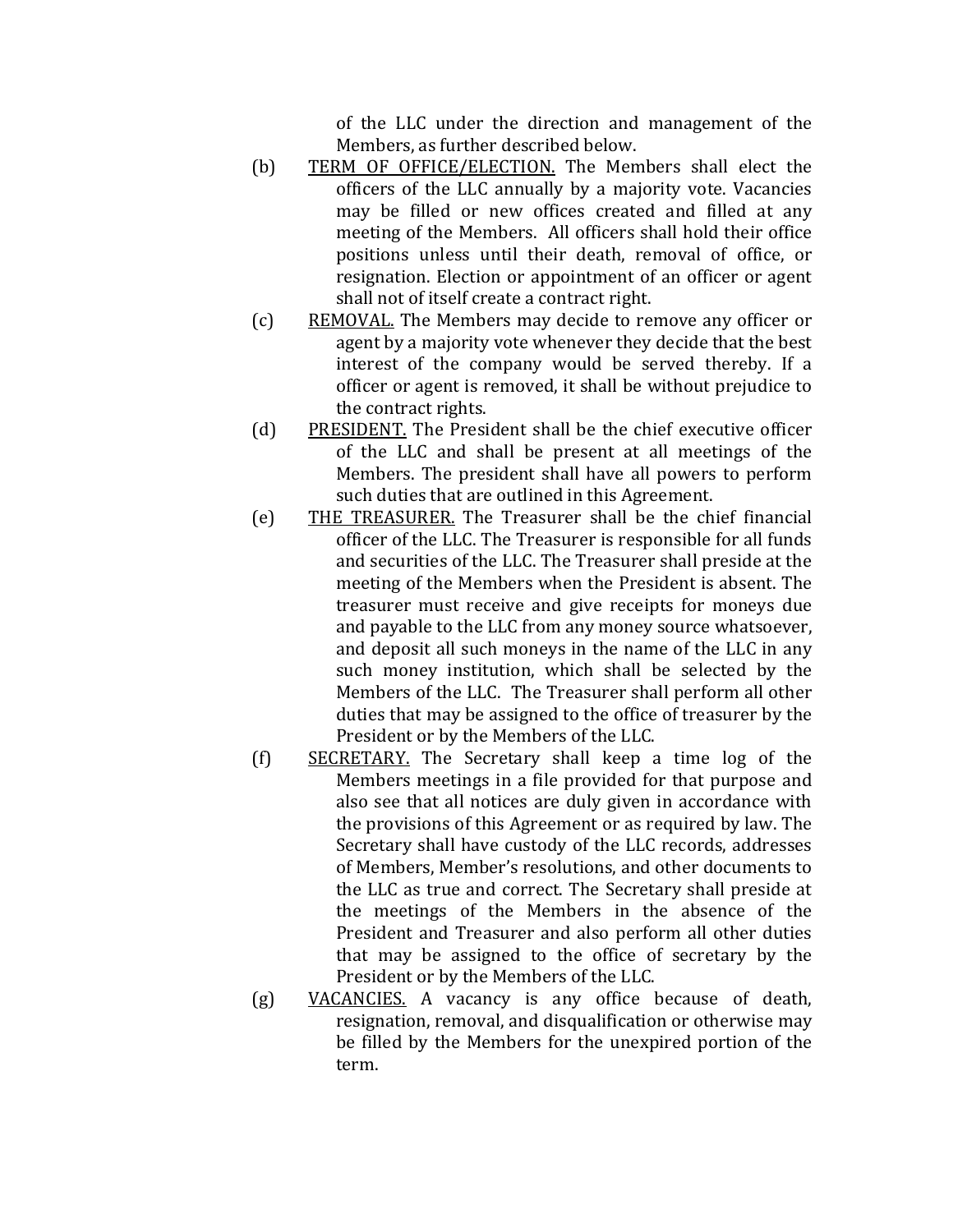- XIII. **MEMBER ONLY POWERS.** Notwithstanding any other provision of this Agreement, only a majority of the Members may: (a) sell or encumber (but not lease) any real estate owned by the LLC, or (b) incur debt, expend funds, or otherwise obligate the LLC if the debt, expenditure, or other obligation exceeds \$
- XIV. **INTEREST OF MEMBERS.** Each Member shall own a percentage interest on the LLC. The Member's percentage interest shall be based on the amount of consideration that the member has contributed to the LLC and that percentage interest shall control the Member's share of the profit, losses, and distributions of the LLC.
- XV. **CONTRIBUTIONS.** The initial contributions and initial percentage interest of the Members are as set out in this Agreement.
- XVI. **ADDITIONAL CONTRIBUTIONS.** In the case when the Members are called upon by the majority of the Members of the LLC to make additional cash contributions, the additional cash contribution shall be based on the Member's then existing percentage interest. If a Member is unable to meet a cash call, the other Members can contribute the unmet call on a pro rata basis based on the Members' percentage interest at that time, and the percentage interest of each Member will be adjusted accordingly.
- XVII. PERCENTAGE INTEREST/RECORD OF CONTRIBUTIONS. This Agreement, any amendment(s) to this Agreement, and all Resolutions of the Members of the LLC shall constitute the record of the Members of the LLC and of their respective interest therein.
- XVIII. **DISTRIBUTIONS.** Distribution of cash and other assets of the LLC (other than in dissolution of the LLC) shall be made in the total amounts and at the times determined by a majority of the Members. Any such distributions shall be allocated among the Members on the basis of the Members' percentage interest in the LLC.
- XIX. **PROFITS AND LOSSES.** On the basis of the Members' percentage interest in the LLC, the profits and losses and all other tax attributes of the LLC shall be allocated among the Members.
- XX. **CHANGE IN INTEREST.** IF during any year there is a change in a Member's percentage interest, the Member's share of the profits and losses and distributions in that year shall be determined under a method which takes into account the varying interest during that year.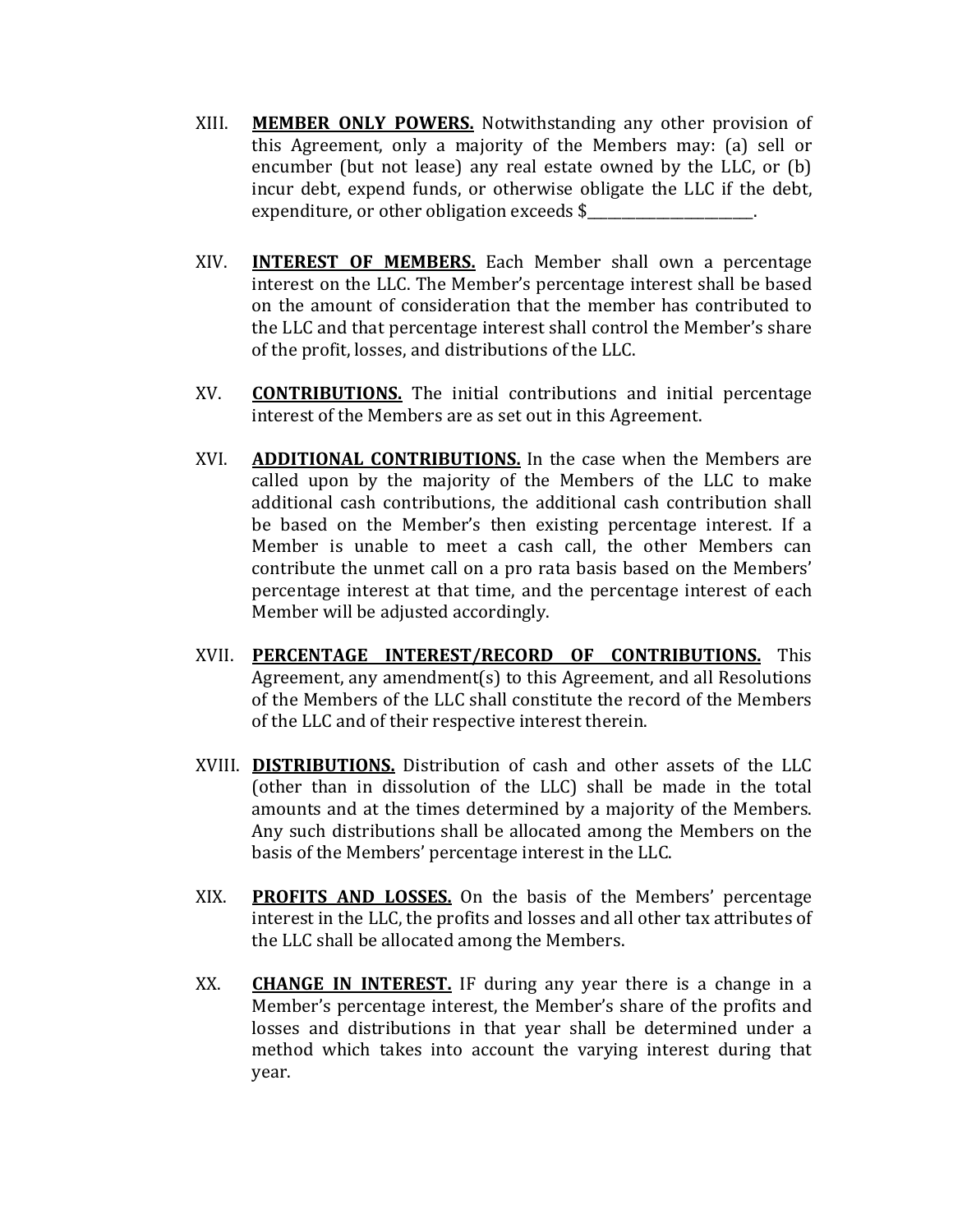- XXI. **VOTING BY MEMBERS.** In relation with each Member's percentage interest, Members shall be entitled to vote on all matters that provide for a vote of the Members.
- XXII. **MAJORITY DEFINED.** The term "Majority" of the Members shall mean a majority of the ownership interest of the LLC as determined by the records of the LLC on the date of the action when used throughout this agreement.
- XXIII. **MAJORITY REQUIRED.** The majority of the Members, based upon their percentage ownership, except as otherwise provided and delegated to the Officers or Managers, shall decide all decisions made.
- XXIV **MEETINGS.** Meetings of the Members may be called by any member owning 10% or more of the LLC, or, if Managers were selected, by the Manager of the LLC, or if Officers were elected, by any officer.
- XXV. **WRITTEN CONSENT/MEETINGS.** Members or Officers do not have to hold a meeting in order to accomplish an action but evidence of the action shall be recorded and signed by the majority of the Members. Action without a meeting may be evidence by a written consent signed by a majority of the Members, or the President and Secretary.
- XXVI. **MEMBERS HAVE NO EXCLUSIVE DUTY TO LLC.** Members may have other business interest and may participate in other investments in addition to those relating to the LLC. The Members shall not be required to participate in the LLC as their sole and exclusive business. No Member shall be held liability to the LLC or any other Member by participating in outside businesses, investments, or activities.
- XXVII. DUTIES OF MEMBERS: LIMITATION OF LIABILITY/GOOD FAITH. All owners of the LLC shall perform their duties in good faith and perform with such care to be in the best interest of the LLC. All Members shall be held responsible if a Member or Officer finds them guilty of fraud, gross negligence, deceit, willful misconduct, or a wrongful taking. No Member or Officer, by reason of being or having been a Member or Officer, shall be liable to the LLC or to any other member or Officer for any loss or damage sustained by the LLC.

### XXVIII.**PROTECTION'OF'MEMBERS'AND'OFFICERS.**

(a) As used herein, the term "Protected Party" refers to the Members and officers of the Company.

(b) To the extent that, at law or in equity, a Protected Party has duties (including fiduciary duties) and liabilities relating thereto to the LLC or to any other Protected Party, a Protected Party acting under this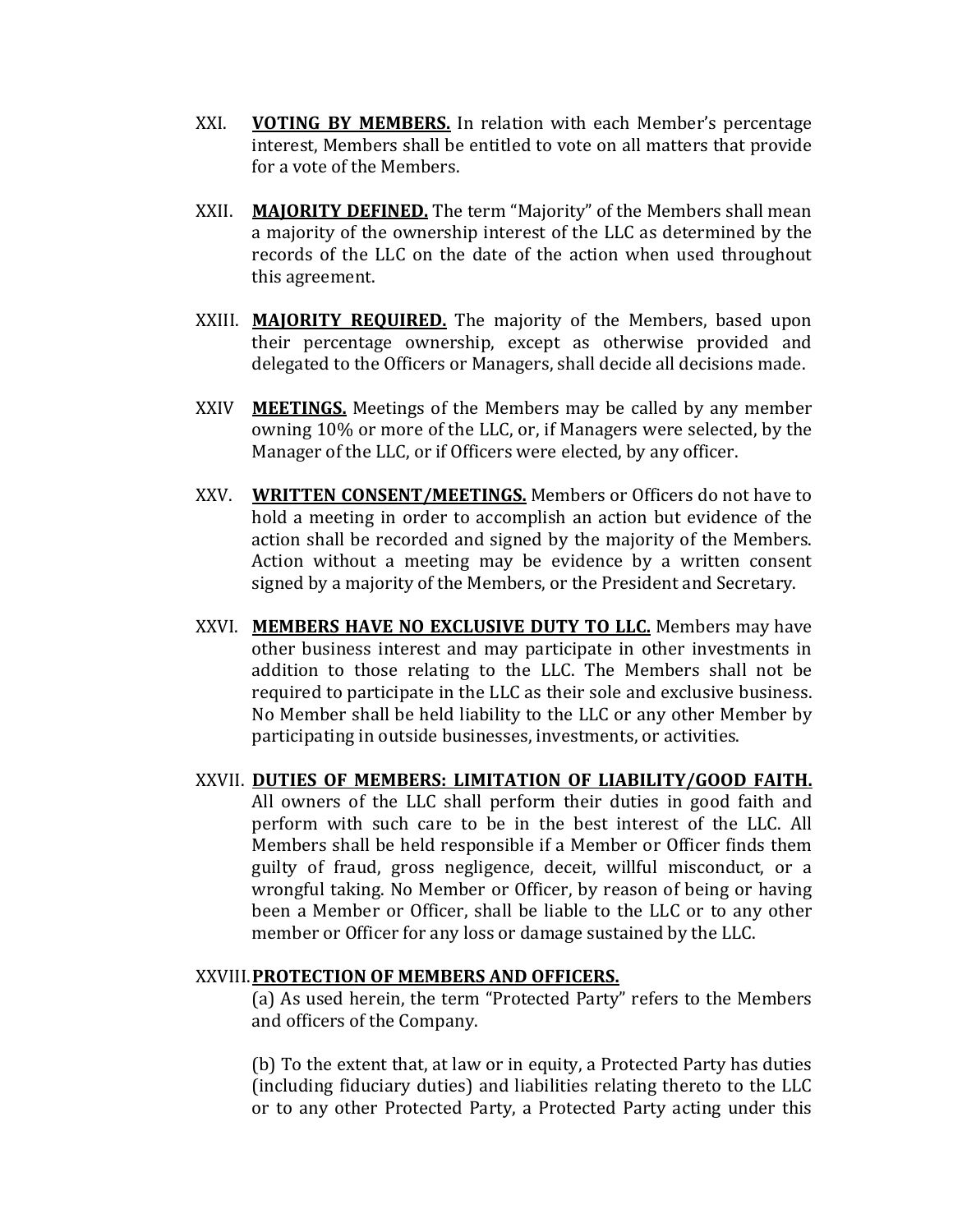Agreement shall not be liable to the LLC or to any other Protected Party for good faith reliance on:

- (i) The provisions of this Agreement;
- (ii) The records of the LLC; and/or
- (iii) Such information, opinions, reports or statements presented to the LLC by any person as to matters the Protected Party reasonably believes are within such other person's professional or expert competence and who has been selected with reasonable care by or on behalf of the LLC.
- $(c)$  The provisions of this agreement, to the extent that they restrict the duties and liabilities of a Protected Party to the LLC or to any other Protected Party otherwise existing at law or in equity, are agreed by the parties hereto to replace such other duties and liabilities of such Protected Party.

## XXIX. **INSURANCE AND IDEMNIFICATION.**

- (a) Right to Indemnification.
- $(i)$  Any person who is or was a member or officer of the LLC and who is or may be a party to any civil action because of his/her participation in or with the LLC, and who acted in good faith and in a manner which he/she reasonably believed to be in, or not opposed to, the best interest of the LLC may be indemnified and held harmless by the LLC.
- (ii) Any person who is or was a member or officer of the LLC and who is or may be a party to any criminal action because of his/her participation in or with the LLC, and who acted in good faith and had reasonable cause to believe that the act or omission was lawful, may be indemnified and held harmless by the LLC.
- (b) Non-Exclusivity of Rights. Members and Officers of the LLC shall adopt and enter into indemnification agreements for Members and officers. The right to indemnification and payment of fees and expenses conferred in this section shall not be exclusive of any right which any person may have or hereafter acquire under any statute, provision of this agreement, contract, agreement, vote of members or otherwise.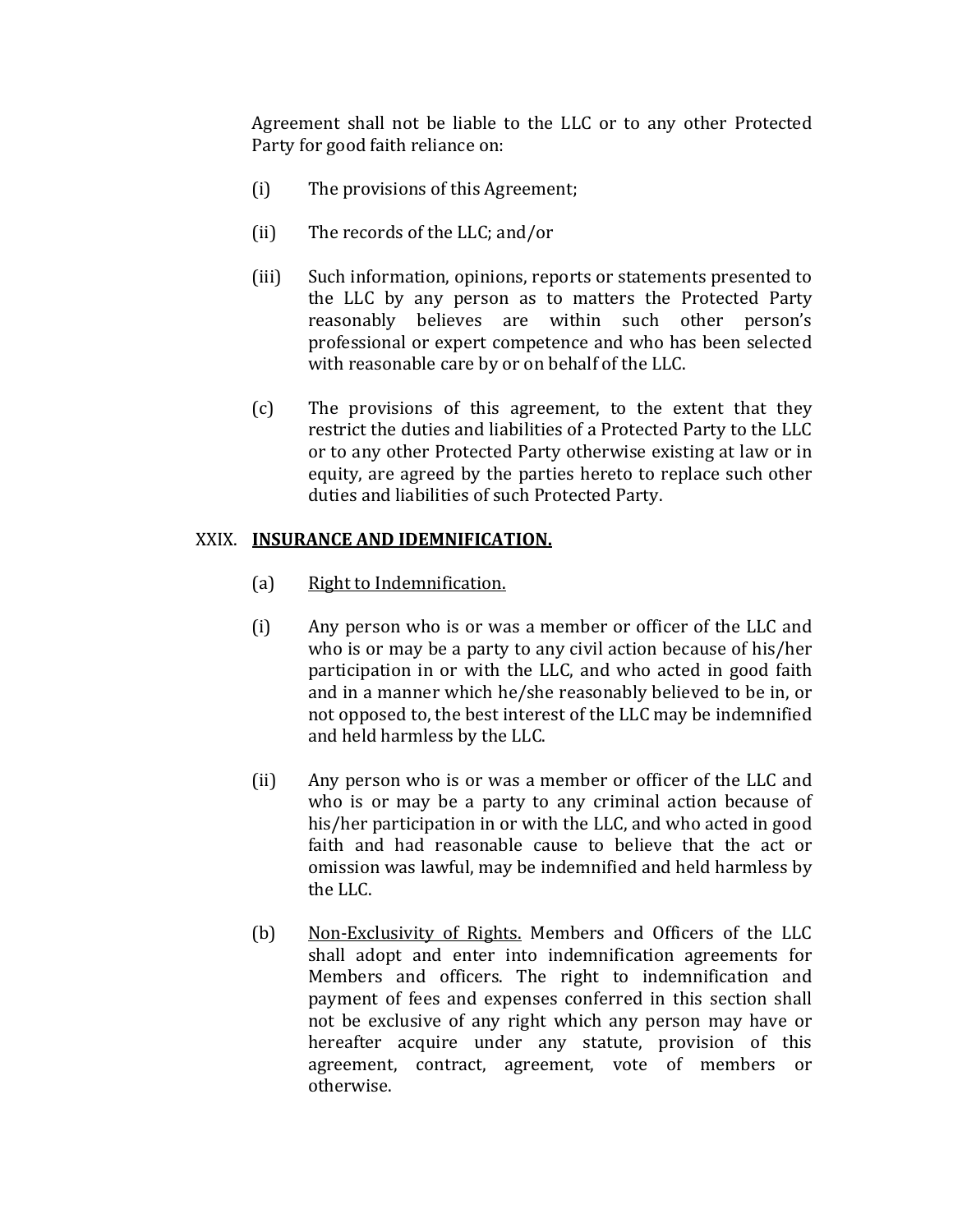- (c) Advancement of Expenses. All expenses including legal fees incurred by an indemnified person in defending any proceeding shall be paid in advance of the proceedings conclusion. Should the indemnified Member or Officer ultimately be determined to not be entitled to indemnification, that member or officer agrees to immediately repay to LLC all funds expended by the LLC on behalf of the member or Officer.
- (d) Effect of Amendment. No amendment, repeal or modification of this Article shall adversely affect any rights hereunder with respect to any action or omission occurring prior to the date when such amendment, repeal or modification became effective.
- $(e)$  Insurance. With a majority vote, the Members may decide to purchase and maintain insurance for the LLC, for its Members and officers, and/or on the behalf of any third party or parties whom the members might determined should be entitled to such insurance coverage.
- XXX. **TERMINATION OF MEMBERSHIP.** A Member's interest in the LLC shall cease upon the incidence of one or more of the following events:
	- (a) A Member dies

(b) A Member decides to give notice of withdrawal to the LLC thirty days (30) in advance of the withdrawal date. There is no breach of Agreement when a Member decides to withdraw in this fashion.

(c) A Member assigns all of his/her interest to a qualified third party.

(d) There is an entry of an order by a court of competent jurisdiction adjudicating the Member incompetent to manage his/her person or his/her estate.

(e) In the case of an estate that is a Member, the distribution by the fiduciary of the estate's entire interest in the LLC.

(f) If within one hundred twenty (120) days after the commencement of any action against a Member seeking reorganization, readjustment, composition, readjustment, liquidation, arrangement, dissolution, or similar relief under any statue, law, or regulation, the action has not been dismissed and/or has not been consented to by a majority of the members.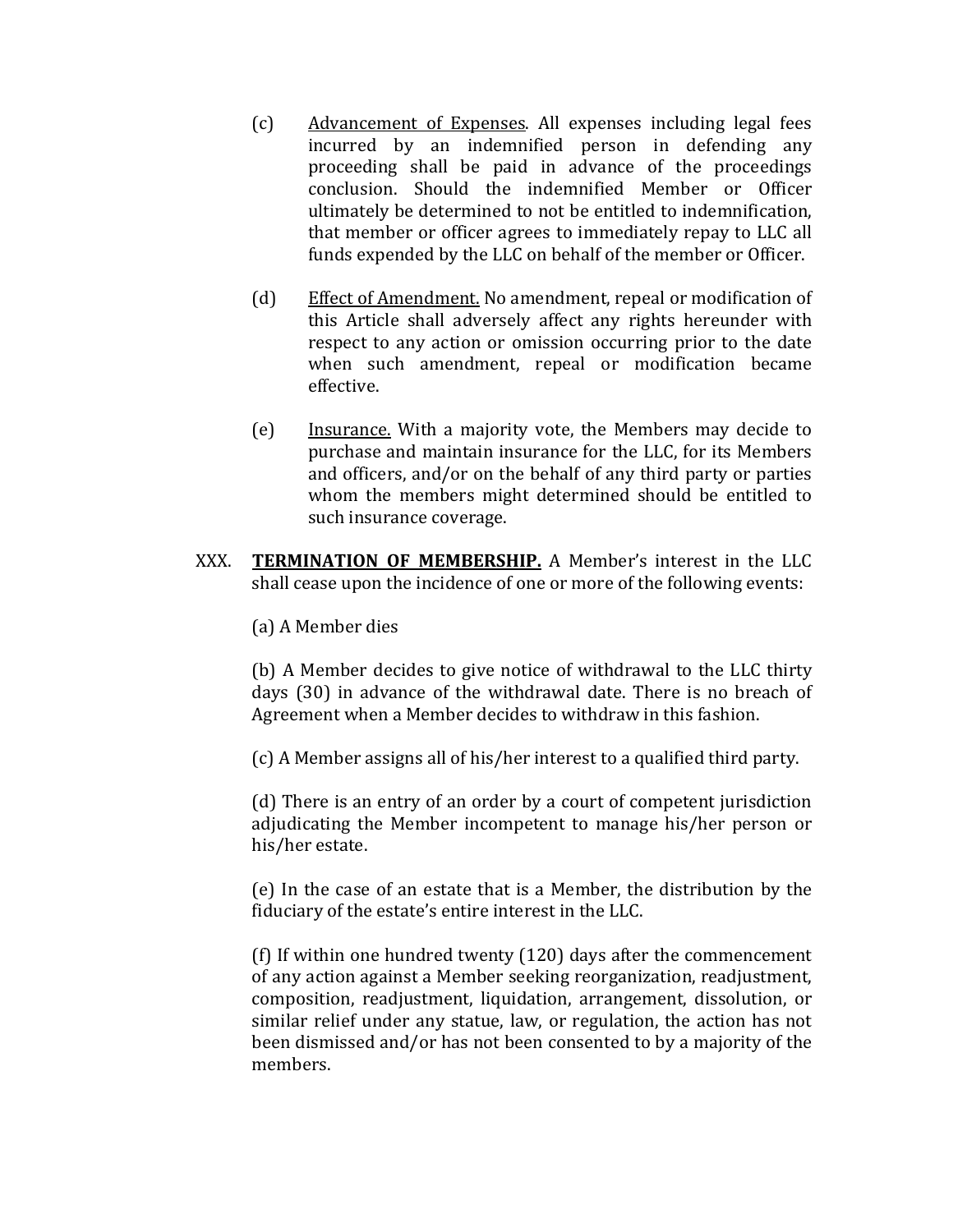(g) If within ninety days  $(90)$  after the appointment, without a Member's consent or acquiescence, of a trustee, receiver, or liquidator of the Member or of all or any substantial part of the Member's properties, said appointment is not vacated or within ninety days (90). after the expiration of any stay, the appointment is not vacated and/or has not been consented to by a majority of the members.

(h) A Member, without the consent of a majority of the Members:  $(1)$ makes an assignment for the benefit of creditors;  $(2)$  files a voluntary petition in bankruptcy; (3) is adjudicated a bankrupt or insolvent;  $(4)$ files a petition or answer seeking for himself any reorganization, arrangement, composition, readjustment, liquidation, dissolution, or similar relief under any statute, law or regulation; (5) files an answer or other pleading admitting or failing to contest the material allegations of a petition filed against him in any proceeding of the nature described in this paragraph; (6) seeks, consents to, or acquiesces in the appointment of a trustee, receiver, or liquidator of the Member or of all or any substantial part of his properties; or (7) if any creditor permitted by law to do so should commence foreclosure or take any other action to seize or sell any Member's interest in the LLC.

(i) Any of the events provided in applicable code provisions that are not inconsistent with the dissociation events identified above.

- XXXI. **ENCUMBRANCE.** With majority consent from the Members, a Member can encumber his LLC interest by a security interest or other form of collateral.
- XXXII. **LLC INTEREST**. A Member has no interest in property owned by the LLC. The LLC interest is personal property.
- XXXIII. SALE OF INTEREST. A Member can sell his LLC interest only as follows:

(a) If a Member decides to sell any part of their interest he/she must first offer their interest to the LLC. The LLC shall have the option to buy the seller's interest at the then existing Set Price as stated in the Agreement. The LLC shall then have to option for 30 days upon receiving the receipt of its intention to buy all, a portion, or none of the offered interest with a majority vote. Closing on the sale shall occur within 60 days (60) from the date that the LLC gives written notice of its intention to buy. The purchase price shall be paid in cash at the closing unless the total purchase price exceeds \$ in which the purchase price shall be paid in  $\[\_$  ( $\[\_$ ) equal quarterly installments beginning at the time of closing. The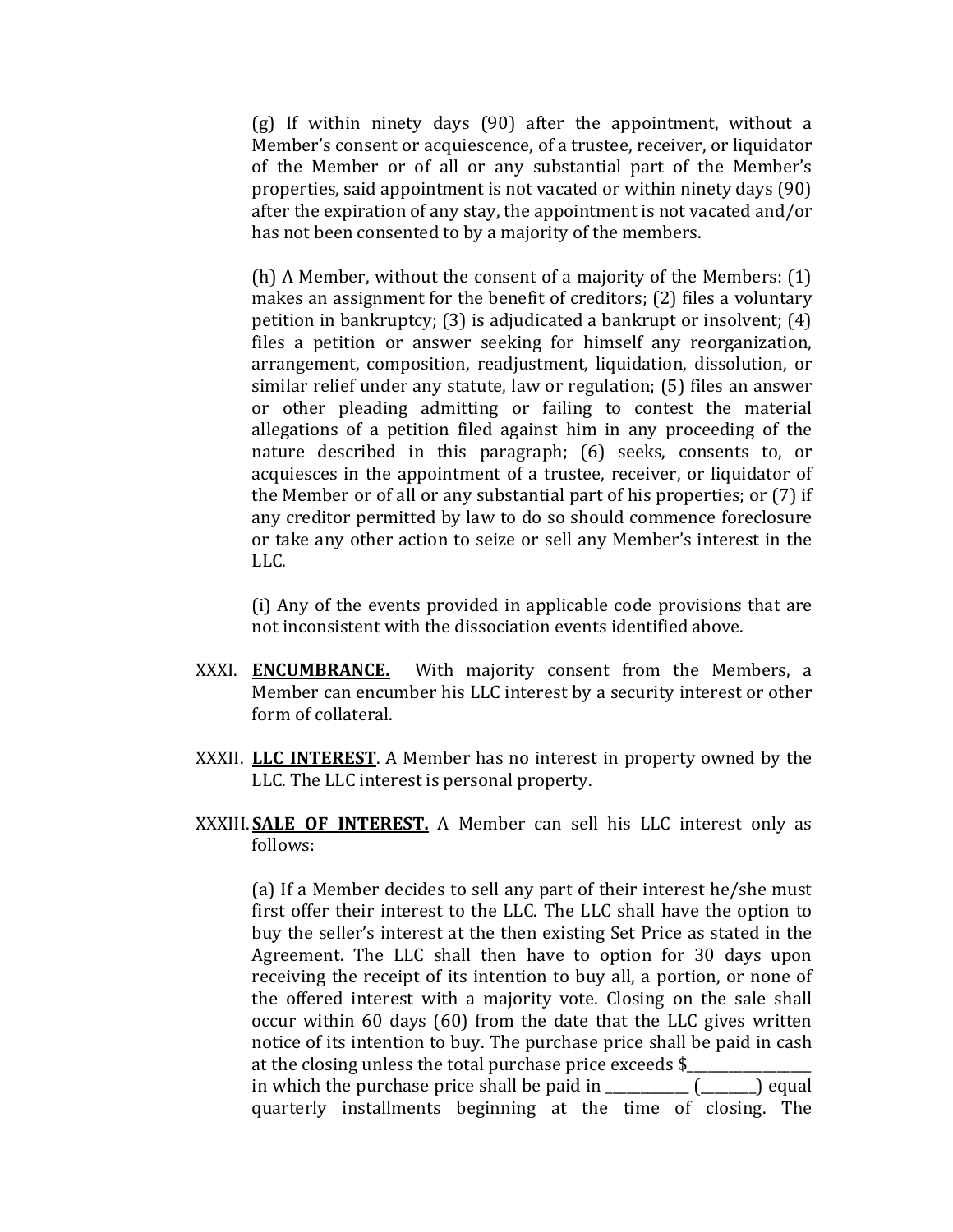installment amounts shall be computed by applying the following interest factor to the principle amount: interest compounded quarterly at the Quarterly Federal Short-Term Rate existing at closing under the Applicable Federal Rates used for purposes of Internal Revenue Code  $\S 1$  274(d), or any successor provision.

(b) If the LLC decides not to buy the offered interest of the selling Member, the other Members shall have the right to buy the offered interest at a set price on a pro-rata basis based on the Members' percentage interests at that time. If a Member decides not to buy up to his/her proportional part, the other Members can buy the remaining interest on the same pro rata basis. Members shall have fifteen days  $(15)$  from the date the LLC gives its written notice to the selling Member to give the selling Member notice in writing of their intention to buy all, some, or none of the offered interest. The closing shall occur within sixty days (60) from the date that the Members give written notice of their intention to buy. The purchase price from each purchasing member shall be paid in cash at closing.

(c) If the LLC or Members choose not to buy the offered interest, the selling Member has the right to assign the interest to a nonmember.

(d) The selling Member must come to a close within ninety days (90) of the date that he/she gave notice to the LLC. If the interest of the selling Member does not close within that time, he/she must start the selling process over.

 $(e)$  A non-member purchaser of a member's interest cannot exercise any rights of a member unless a majority of the non-selling Members consent to him becoming a member. The non-member purchaser will be entitled, however, to share in such profits and losses, to receive such distributions, allocations of income, loss, profit, deduction, credit or similar items to which the selling member would be entitled, to the extent of the interest assigned, and will be subject to calls for contributions under the terms of this Agreement. The purchaser shall agree to be subject to all the terms of this Agreement as if he were a Member by purchasing the selling member's interest.

XXXIV. **DISSOCIATION.** If a Member of the LLC becomes dissociated, the remaining Members shall have the option to purchase the dissociated member's interest at the Set Price in the same fashion as stated in Article 9. The sale will be carried out as if the dissociated Member had notified the LLC of his/her desire to sell all of his/her LLC interest. The date the LLC received the notice as provided in Article 28 triggering the options shall be deemed to be the date that the LLC receives actual notice of the dissociation event.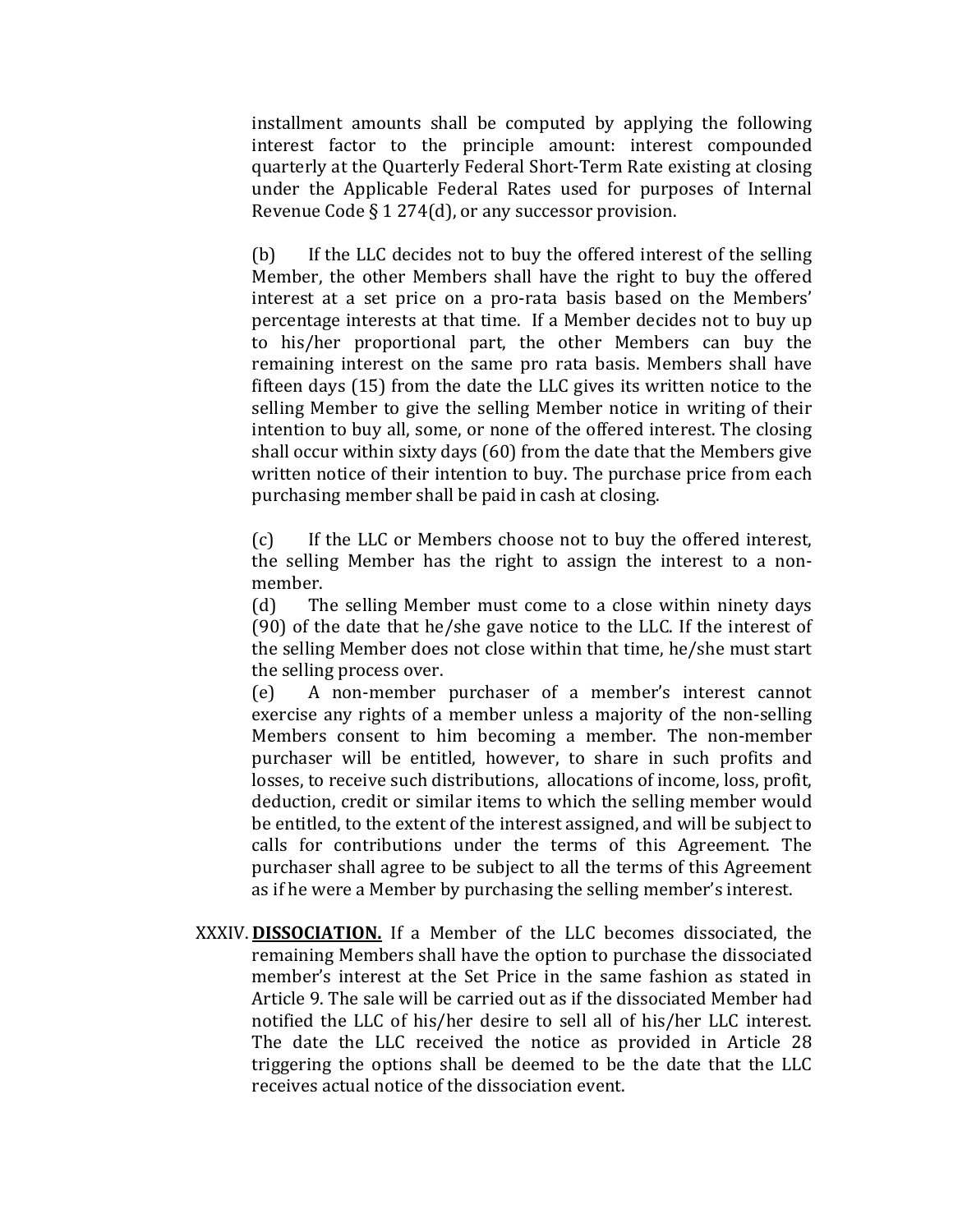- XXXV. **EFFECT OF DISSOCIATION.** When a Member becomes dissociated from the LLC they shall not be entitled to receive fair value of their LLC interest solely by virtue of dissociation. If the dissociated Member still owns interest in the LLC, they shall be entitled to continue to receive such profits and losses. A dissociated Member shall receive similar items to which he would if he/she were a Member but shall not be considered a Member nor have any rights of a Member.
- XXXVI. **TERMINATION OF LLC.** Only upon the consent of the majority of the Members can the LLC and it affairs be dissolved.
- XXXVII. **FINAL DISTRIBUTIONS.** Upon the ending of the LLC, the assets must be distributed as follows: (a) to the LLC creditors; (b) to Members in satisfaction of liabilities for distributions; and (c) to Members first for the return of their contributions and secondly respecting their LLC interest, in the proportions in which the Members share in profits and losses.
- XXXVIII. **RECORDS AND INSPECTION.** The LLC shall maintain at its place of business the Articles of Organization, any amendments thereto, this Agreement, and all other LLC records required to be kept by the Act, and the same shall be subject to inspection and copying at the reasonable request, ad the expense, of any Member.
- XXXIX. **RECORDS AND INSPECTION.** The LLC shall maintain at its place of business the Articles of Organization, any amendments thereto, this Agreement, and all other LLC records required to be kept by the Act, and the same shall be subject to inspection and copying at the reasonable request, ad the expense, of any Member.
- XL. **OBTAINING ADDITIONAL INFORMATION.** Each Member of the LLC has the right to reasonably demand information related to the Member's interest as a Member in the LLC including: (a) Business information and the financial condition of the LLC; (b) If available, obtaining copies of the LLC's federal, state, and local income tax returns for each year. (c) Obtaining information in regards to the affairs of the LLC as is just and reasonable.
- XLI. **APPLICABLE LAW.** Within the means of the law, this Agreement shall be constructed in accordance with and governed by the laws of the State of
- XLII. **AMENDMENT.** At any time a Member may wish to propose a new amendment but the other Members can waive it. The Proposing Member shall submit to the Members any such proposed amendment together with an opinion of counsel as to the legality of such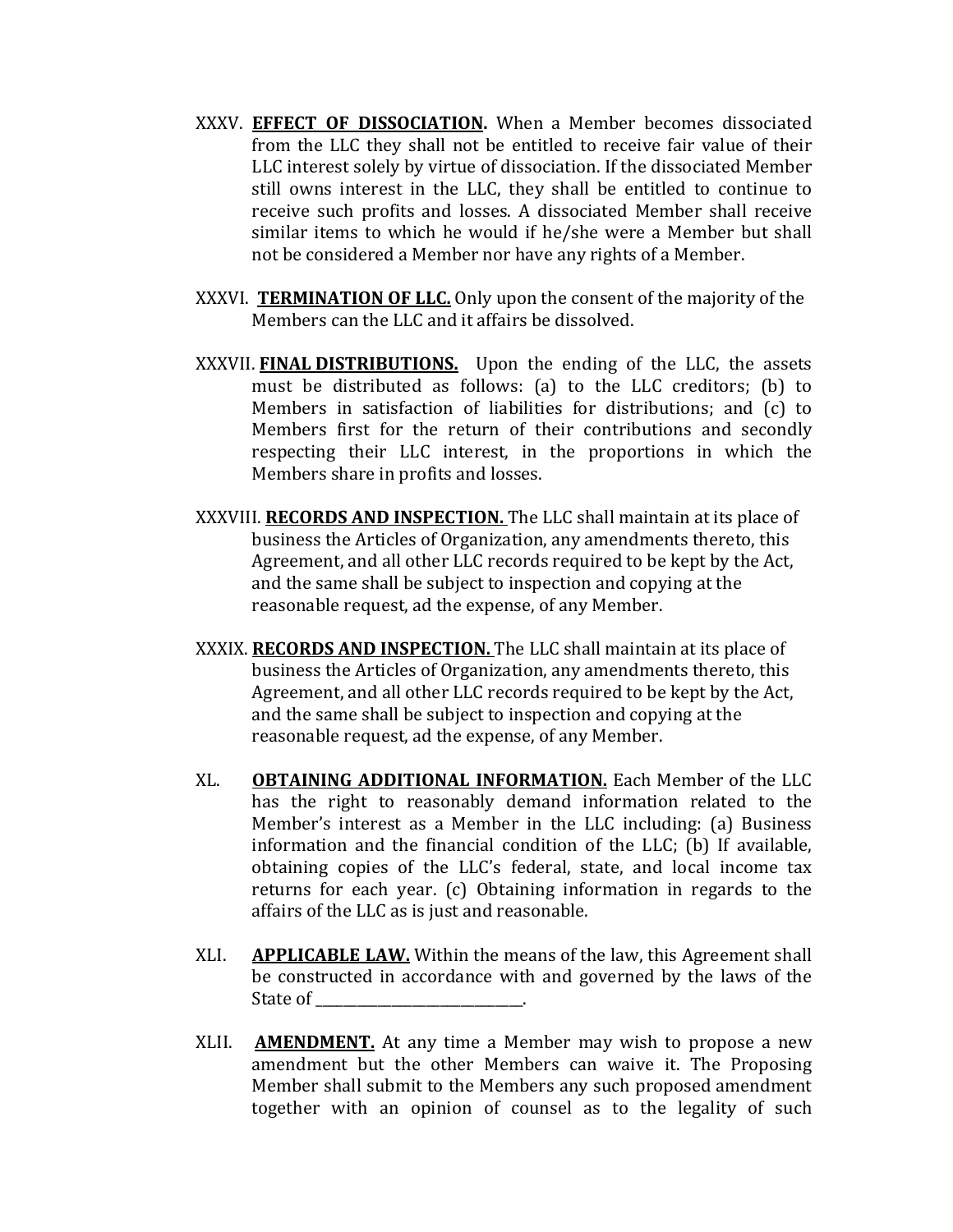amendment and the recommendation of the Member as to its adoption. Once the majority of the Member approves the amendment it shall be in effect. This Agreement may not be amended nor may any rights hereunder be waived except by an instrument in writing signed by the party sought to be charged with such amendment or waiver, except as otherwise provided in this Agreement.

- XLIII. **COUNTERPARTS.** The instrument may be executed in any number of counterparts each of which shall be considered an original.
- XLIV. **PRONOUNS.** The use of a pronoun shall be deemed to include singular, plural, individuals, feminine, masculine, partnerships or corporation where applicable when referencing to a Member or a Manager.
- XLV. **FURTHER ACTION.** Upon the request by the LLC, each Member has the duty and shall agree to perform all appropriate and necessary assignments within the provisions of this Agreement.
- XLVI. **FACSIMILES.** For purposes of this Agreement, any copy, facsimile, telecommunication or other reliable reproduction of a writing, transmission or signature may be substituted or used in lieu of the original writing, transmission or signature for any and all purposes for which the original writing, transmission or signature could be used, provided that such copy, facsimile telecommunication or other reproduction shall have been confirmed received by the sending Party.
- XLVII. **SPECIFIC PERFORMANCE:** All Members agree that it would be greatly damaging if any of the provisions of this Agreement were not performed to meet their specific performance and that monetary damages would not provide an adequate remedy in such event. If the provisions become breached, the non-breaching Members are entitled to take action in any court of the United States or any state thereof having subject matter to the jurisdiction.
- XLVIII. METHOD OF NOTICE. All written notices shall be sent to the address of the LLC at its place of business or to the Member who is set forth on the signature page of this Agreement. All notices shall be effective when received either by hand or receipt of delivery.
- XLIX. **COMPUTATION OF TIME.** In computing any period of time under this Agreement, the day of the act, event or default from which the designated period of time begins to run shall no be included. The last day of the period so computed shall be included, unless it is a Saturday, Sunday or legal holiday, in which event the period shall run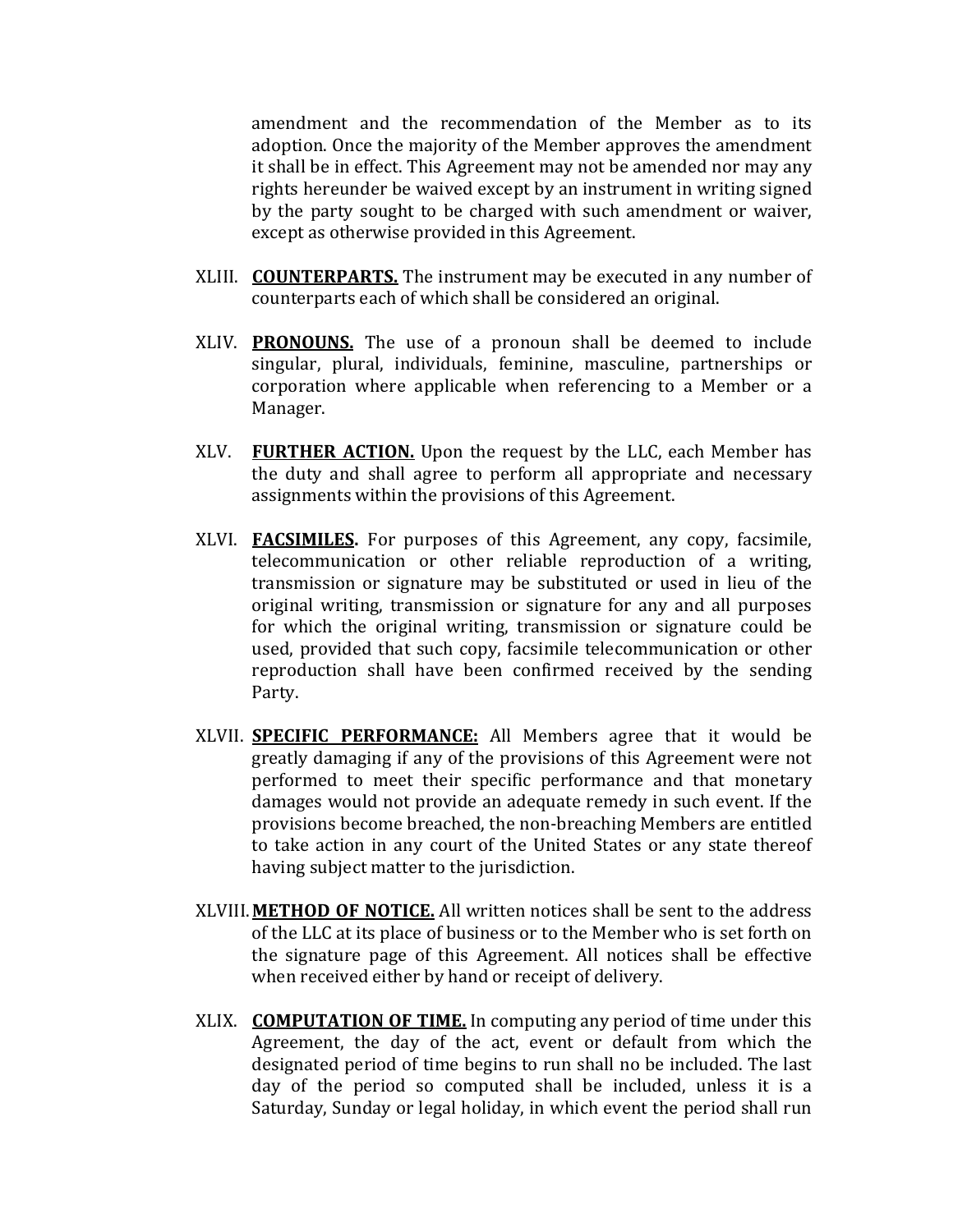until the end of the next day which is not a Saturday, Sunday, or legal holiday.

L. **ENTIRE AGREEMENT** The undersigned hereby agree, acknowledge, and certify that the foregoing operating agreement is adopted and approved by each member. Each Member agrees to be bound by all of the terms and conditions of this agreement and the formation certificate or articles.

### **SIGNATURE OF MEMBERS**

### **MEMBER'**

\_\_\_\_\_\_\_\_\_\_\_\_\_\_\_\_\_\_\_\_\_\_\_\_\_\_\_\_\_\_\_\_\_\_\_\_\_\_ Signature Print!Name!of!Member:!\_\_\_\_\_\_\_\_\_\_\_\_\_\_\_\_\_\_\_\_\_\_\_\_\_\_\_\_\_\_\_\_\_\_\_\_\_\_\_\_\_\_\_\_\_\_\_\_\_\_\_\_\_\_\_\_\_\_\_\_\_\_\_! Address: which is a set of the set of the set of the set of the set of the set of the set of the set of the set of the set of the set of the set of the set of the set of the set of the set of the set of the set of the set City,!State,!Zip:!\_\_\_\_\_\_\_\_\_\_\_\_\_\_\_\_\_\_\_\_\_\_\_\_\_\_\_\_,\_\_\_\_\_\_\_\_\_\_\_\_\_\_\_\_\_\_\_\_\_\_\_\_\_\_\_,\_\_\_\_\_\_\_\_\_\_\_\_\_\_\_\_\_ Phone: \_ **MEMBER'** \_\_\_\_\_\_\_\_\_\_\_\_\_\_\_\_\_\_\_\_\_\_\_\_\_\_\_\_\_\_\_\_\_\_\_\_\_\_ Signature Print Name of Member: Address:!\_\_\_\_\_\_\_\_\_\_\_\_\_\_\_\_\_\_\_\_\_\_\_\_\_\_\_\_\_\_\_\_\_\_\_\_\_\_\_\_\_\_\_\_\_\_\_\_\_\_\_\_\_\_\_\_\_\_\_\_\_\_\_\_\_\_\_\_\_\_\_\_\_\_\_\_\_\_\_\_! City,!State,!Zip:!\_\_\_\_\_\_\_\_\_\_\_\_\_\_\_\_\_\_\_\_\_\_\_\_\_\_\_\_,\_\_\_\_\_\_\_\_\_\_\_\_\_\_\_\_\_\_\_\_\_\_\_\_\_\_\_,\_\_\_\_\_\_\_\_\_\_\_\_\_\_\_\_\_ Phone:!\_\_\_\_\_\_\_\_\_\_\_\_\_\_\_\_\_\_\_\_\_\_\_\_\_\_\_\_\_\_\_\_\_\_\_\_ **MEMBER'**

Signature

Print!Name!of!Member:!\_\_\_\_\_\_\_\_\_\_\_\_\_\_\_\_\_\_\_\_\_\_\_\_\_\_\_\_\_\_\_\_\_\_\_\_\_\_\_\_\_\_\_\_\_\_\_\_\_\_\_\_\_\_\_\_\_\_\_\_\_\_\_!

\_\_\_\_\_\_\_\_\_\_\_\_\_\_\_\_\_\_\_\_\_\_\_\_\_\_\_\_\_\_\_\_\_\_\_\_\_\_

Address: